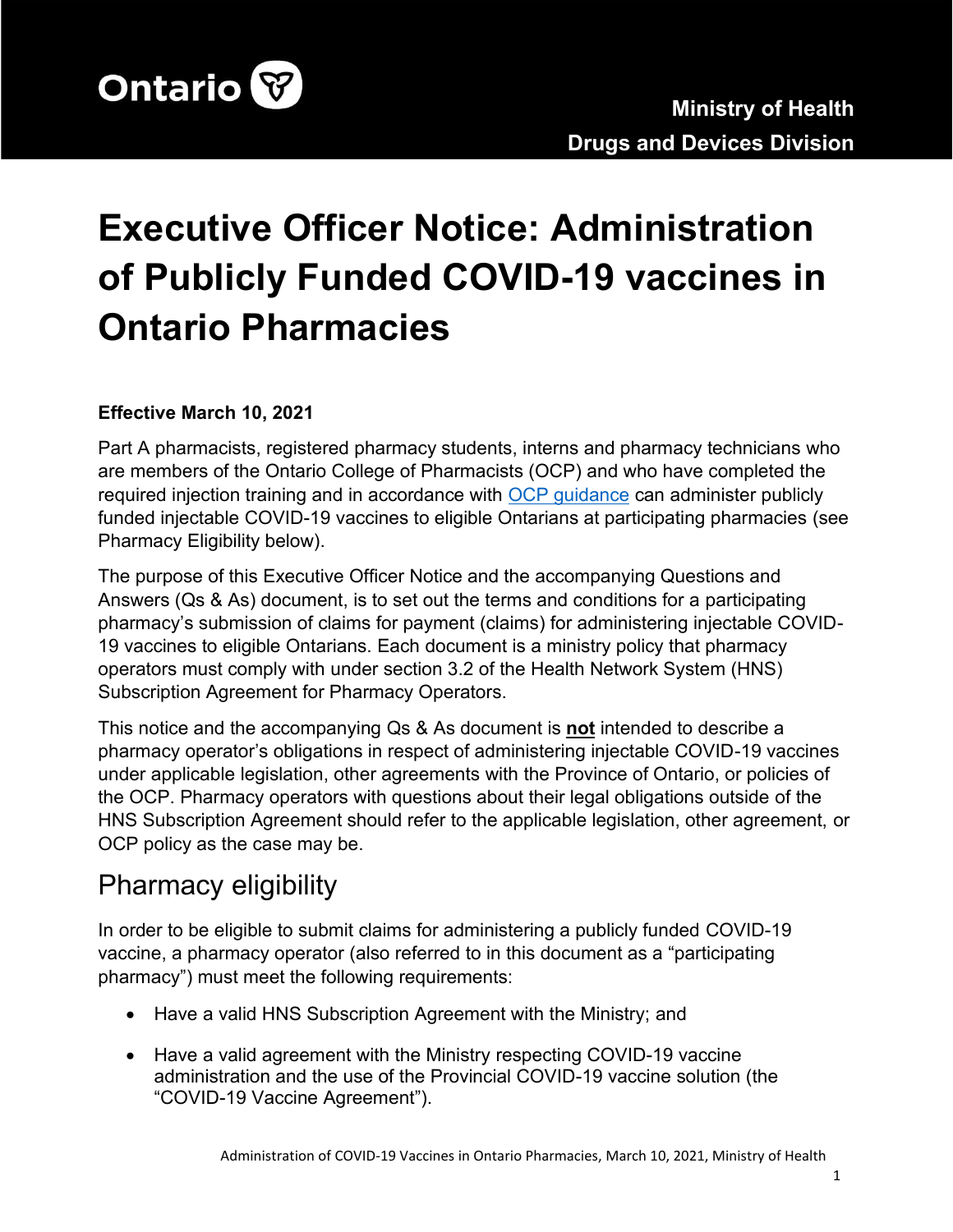

# Patient eligibility

- The eligible populations for pharmacy COVID-19 vaccine administration will begin with the adult population between the ages of 60-64. A patient is eligible if they are age 60-64 years as of the day of vaccination OR, will be, or have been, age 60-64 years in 2021.
- Subsequent age brackets will become eligible as vaccine supply allows, and there has been sufficient completion of the 60-64-year-old age demographic across the province. The eligibility criteria will be updated from time to time and the Executive Officer Notice will be updated accordingly.

## General Description

- There is no cost to eligible patients who receive the COVID-19 vaccine when administered at a pharmacy.
- For each valid claim submitted, a pharmacy will receive \$13.00 for the following services:
	- o Administering the COVID-19 vaccine.
	- o Complying with any requirements to access and use the Provincial COVID-19 Vaccine Solution-COVAXON under the COVID-19 Vaccine Agreement, provided that the pharmacy has been granted access to the Solution.
- Pharmacies are eligible to access personal protective equipment (PPE) from the ministry's dedicated supply, if needed. The ministry's supply of PPE must ONLY be used to support the activity of pharmacies administering the publicly funded COVID-19 vaccine.
- Table 1 lists the publicly funded COVID-19 vaccine that is available to pharmacies, including any restrictions on administering the vaccine (e.g. age groups) $^1$ .
- For clarity, where a patient meets the eligibility criteria for the vaccine (see "Patient Eligibility" above) but is excluded by the restrictions for the vaccine product (see Table 1 below), the vaccine cannot be administered to the patient. If a patient does not meet the eligibility criteria for the vaccine (see "Patient Eligibility" above), the vaccine cannot be administered to the patient even if they are not excluded by the restrictions.

<sup>1</sup> Inclusion of a product in the list of publicly funded vaccines available for pharmacies does not guarantee supply of the product through the participating pharmaceutical distributors.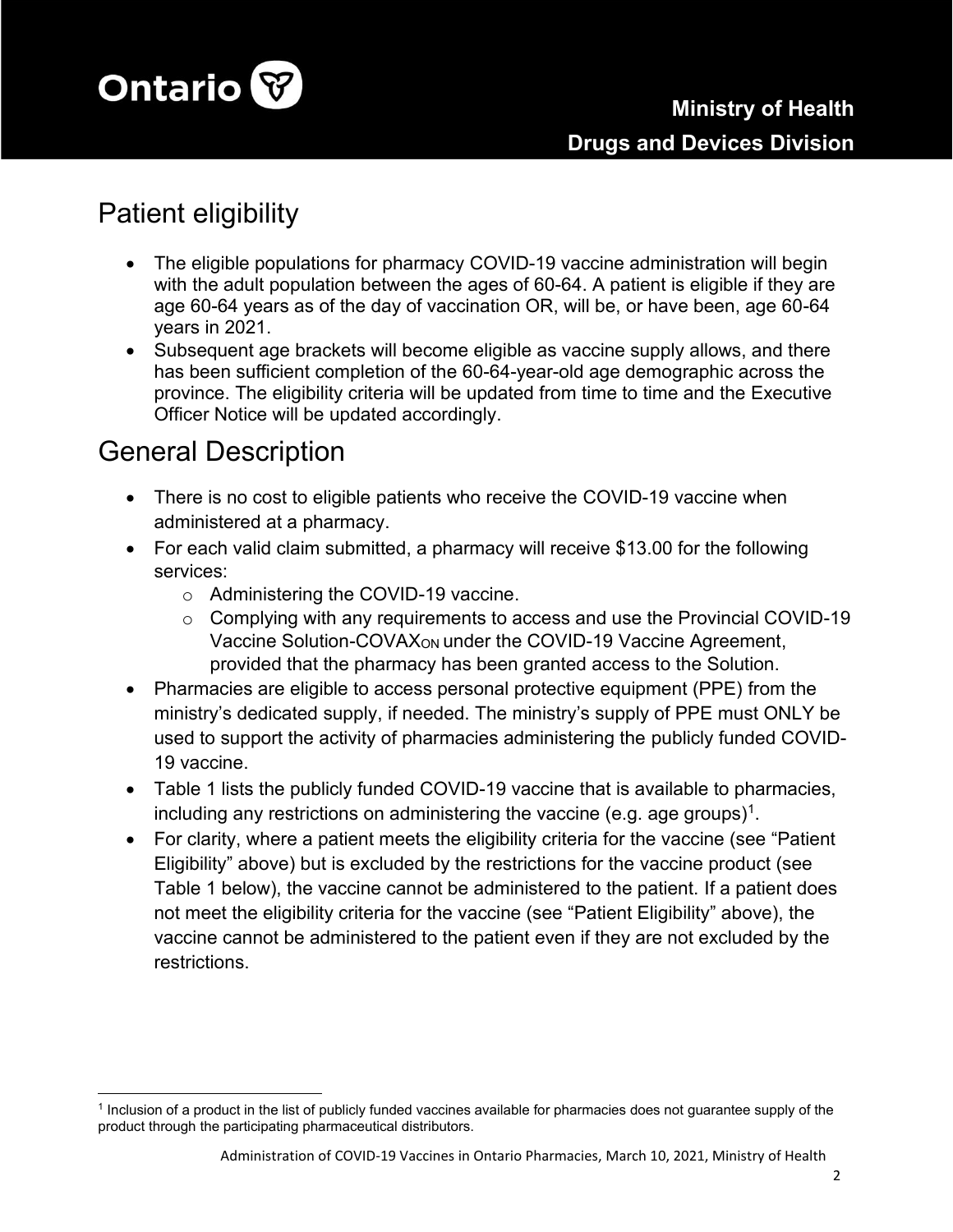

### **Table 1: Publicly Funded COVID-19 Vaccine**

| <b>DIN</b> | <b>COVID-19 Vaccine</b><br><b>Product</b>                                              | Dosage format                                                                                                                                        | <b>Dosing</b><br>regimen | <b>Restrictions</b>                                                |
|------------|----------------------------------------------------------------------------------------|------------------------------------------------------------------------------------------------------------------------------------------------------|--------------------------|--------------------------------------------------------------------|
| 02512947   | <b>COVISHIELD COVID-</b><br><b>19 VACCINE</b><br><b>Verity Pharmaceuticals</b><br>Inc. | Intramuscular injection<br>solution. Multi-dose vial (up to 16 weeks<br>of 10 doses<br>$(5 \times 10^{10} \text{ VP } / 0.5 \text{mL})$<br>solution) | 2 doses<br>apart)*       | Only<br>administered<br>to persons<br>$18 - 64$ years<br>of $age2$ |

\*Based on emerging evidence of the protection provided by the first dose of a two dose series for COVID-19 vaccines currently authorized in Canada, the National Advisory Committee for Immunization ([NACI](https://www.canada.ca/en/public-health/services/immunization/national-advisory-committee-on-immunization-naci/rapid-response-extended-dose-intervals-covid-19-vaccines-early-rollout-population-protection.html#a5)) recommends that in the context of limited COVID-19 vaccine supply jurisdictions should maximize the number of individuals benefiting from the first dose of vaccine by extending the second dose of COVID-19 vaccine up to four months after the first.

# Billing Procedures – Summary

- Claims for administering the publicly funded COVID-19 vaccine can only be submitted electronically using the HNS (see "Billing Procedures - Detailed" below). No manual paper claims will be accepted.
- The Part A pharmacist who administers the vaccine or who is overseeing a student, intern or pharmacy technician who administers the vaccine must be identified in the prescriber field on the claim.
- Each claim must include the DIN corresponding to the publicly funded COVID-19 vaccine that was administered to the patient (see Table 1 above).
- The person submitting the claim must ensure that the patient's date of birth, Ontario health number and name (as it appears on the health card / document) are included in the claim. Failure to do so – especially for non-Ontario Drug Benefit (ODB) Program recipients – may impact the ability to submit future claims for these patients.
	- o **For patients without an Ontario health card number, pharmacies must use the proxy patient health card ID: 79999 999 93 (see below for further details).**

<sup>2</sup> Note: a patient turning 65 years of age in 2021 is still eligible.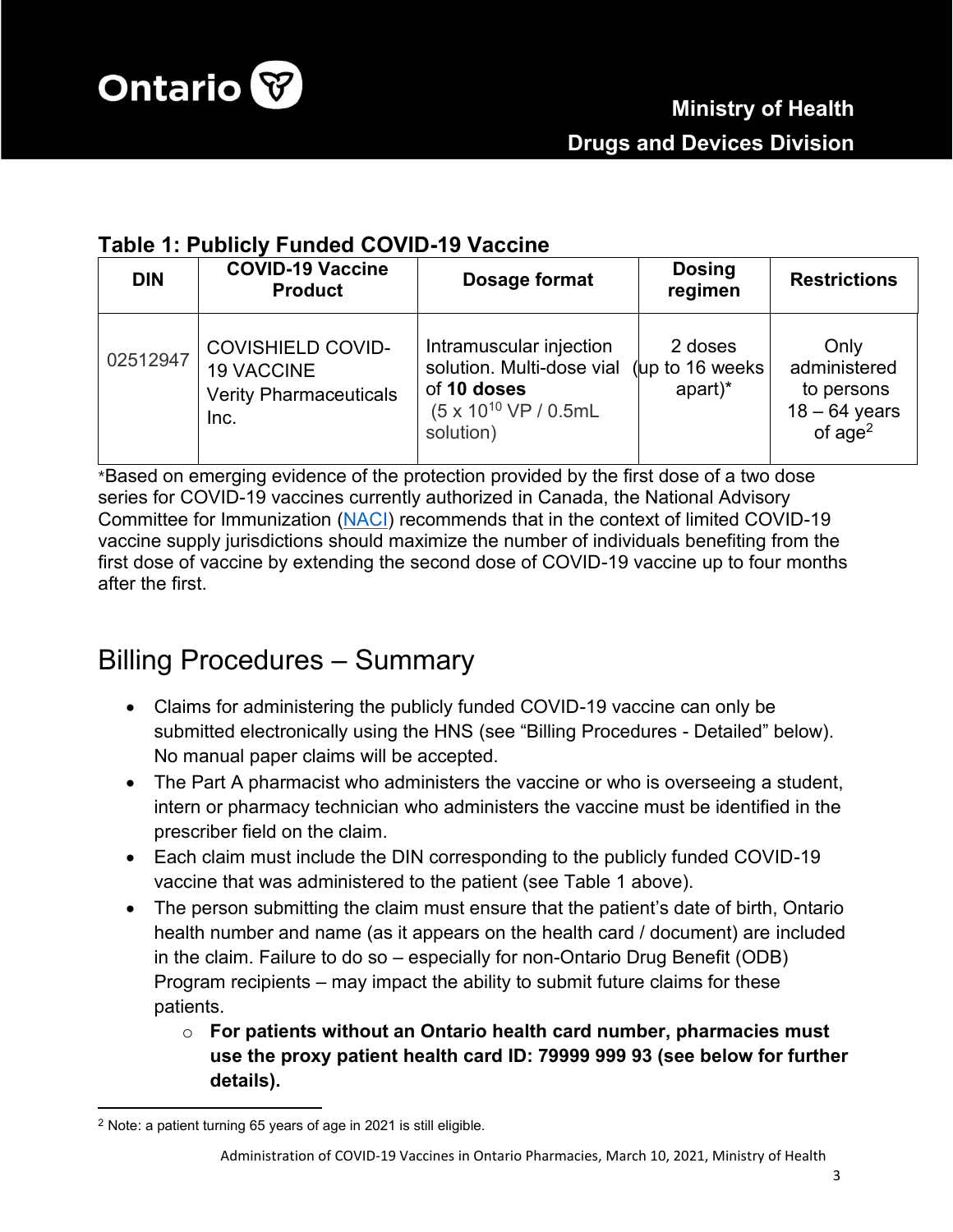

# Pharmacy Documentation Requirements

Pharmacies must keep a record of every dose of publicly funded COVID-19 vaccine administered.

Pharmacists shall keep records consistent with their obligations under the *Pharmacy Act, 1991*, the *Drug and Pharmacies Regulation Act*, the COVID-19 Vaccine Agreement*,* and any instructions or guidelines provided by the OCP or the ministry.

For purposes of post-payment verification, pharmacy records related to claims for administering a publicly funded COVID-19 vaccine must be maintained in a readily available format for the purpose of ministry inspection for a minimum of 10 years from the last recorded pharmacy service provided to the patient, or until 10 years after the day on which the patient reached or would have reached the age of 18 years, whichever is longer.

Overpayments due to inappropriate claim submissions are subject to recovery.

Pharmacy documentation must be maintained in a readily retrievable format and record requirements are:

- Record of name and address of patient.
- Record of alternate ID if applicable.
- Record of name of vaccine administered, dose, lot number, expiry date, time, date and location of immunization, route and site of administration.
- Record of name, pharmacy address and signature of individual who administered the vaccine.
- Provide a written or electronic record of the COVID-19 immunization record to the patient, which includes the pharmacy's contact information and arrangements for the second scheduled dose (if applicable) at the same pharmacy location.
- Records documenting compliance with any requirements to access and use the Provincial COVID-19 Vaccine Solution-COVAXON under the COVID-19 Vaccine Agreement.

# Billing Procedures – Detailed

Claims submission requirements for administering publicly funded COVID-19 vaccines are as follows: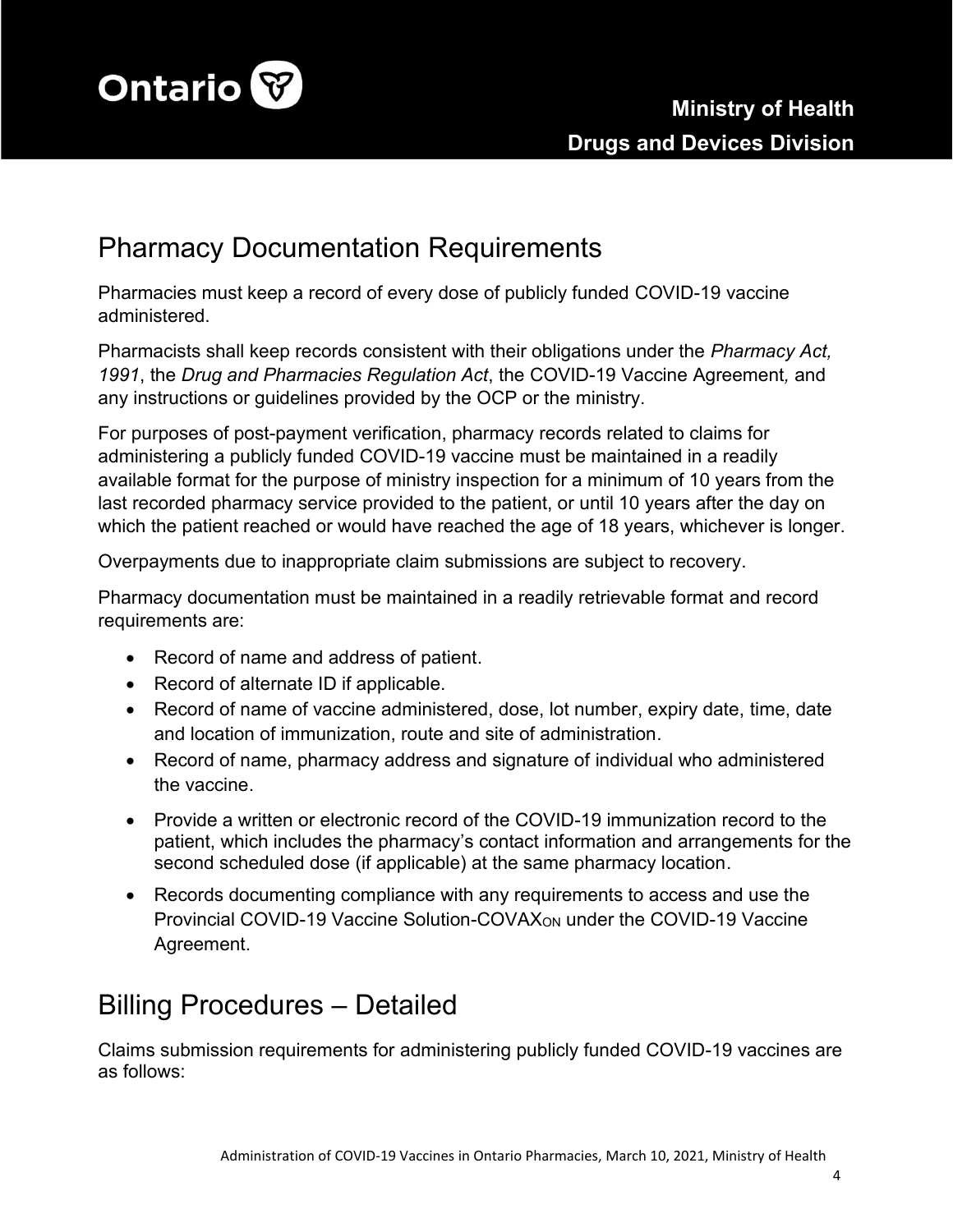

#### **For ODB-eligible recipients**

The claim submission follows the usual process (See [Section 5](http://www.health.gov.on.ca/en/pro/programs/drugs/resources/odp_reference_manual.pdf) of the Ontario Drug Program Reference Manual) for submitting claims on the HNS with the following additional information:

- Intervention code 'PS': (Professional Care Services)
- Drug Identification Number (DIN): as per the publicly funded COVID-19 vaccine administered (see Table 1 above)
- Valid Pharmacist ID

#### **For Non-ODB recipients**

When submitting a claim for a person who does not have ODB coverage, pharmacists must submit the following information:

- Patient Gender: 'F' = female; 'M' = male
- Patient Date of Birth: Valid YYYYMMDD
- Patient's Ontario Health Card number\*
- Intervention codes:
	- o PS: Professional Care Services
	- o ML: Established eligibility coverage (i.e., 1 day of the Plan 'S' coverage)
- Carrier ID: 'S'
- Drug Identification Number (DIN): as per the publicly funded COVID-19 vaccine administered
- Valid Pharmacist ID

#### **For patients without an Ontario health number**

When submitting a claim for any eligible person who does not have an Ontario health number, pharmacists must submit the following information:

- First Name: Patient's first name
- Last Name: Patient's last name
- Patient Gender: 'F' = female; 'M' = male
- Patient Date of Birth: Valid YYYYMMDD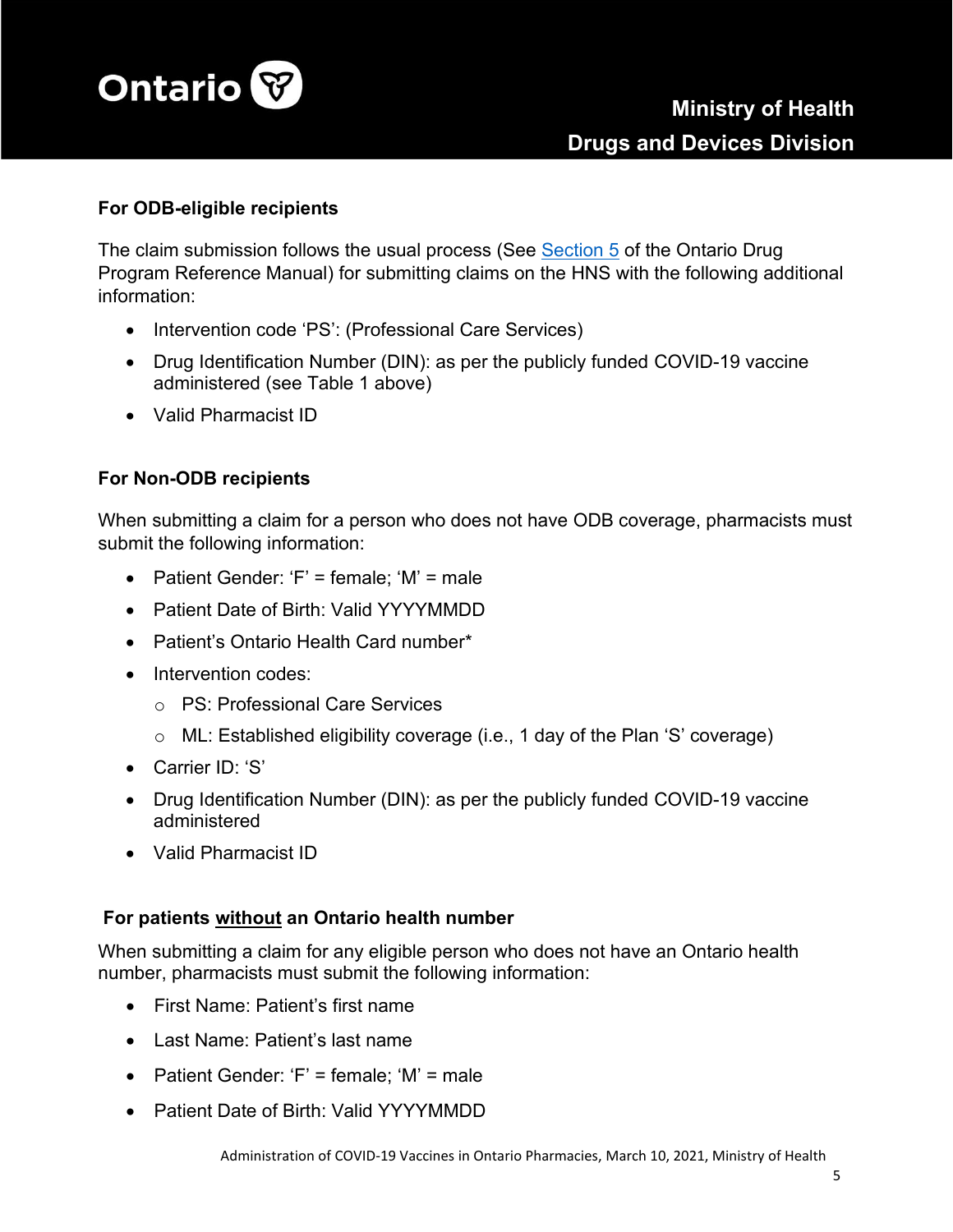

- Proxy patient ID: 79999 999 93
- Intervention codes:
	- o PS: Professional Care Services
	- $\circ$  PB: Name entered is consistent with card
- Valid Pharmacist ID

# Exclusions and Restrictions

- If a patient does not have a valid Ontario health card number, a pharmacist can still administer the publicly funded COVID-19 vaccine, provided that the patient provides an alternate identification confirming their name and date of birth. In such cases, pharmacies must use the proxy patient health card ID: 79999 999 93.
- Administration of non-publicly funded COVID-19 vaccines that are privately purchased by the pharmacy does not qualify for payment.
- Pharmacists may not transfer publicly funded COVID-19 vaccine inventory to another pharmacy.
- Vaccine administration occurs at the location of the participating pharmacy premise.
- The role of pharmacists, pharmacy students, interns or pharmacy technicians administering the COVID-19 vaccine in other settings besides a pharmacy is excluded from this notice.
- A pharmacist's recommendation to a prescriber that a patient should receive a COVID-19 vaccine is not a billable service under the Pharmaceutical Opinion Program.

# **Payment for epinephrine auto-injector for emergency treatment after administration of the COVID-19 vaccine**

In the event of an adverse event resulting immediately after a pharmacist's, pharmacy student, intern or pharmacy technician's administration of the publicly funded COVID-19 vaccine, the ministry will reimburse pharmacies for the acquisition cost of the epinephrine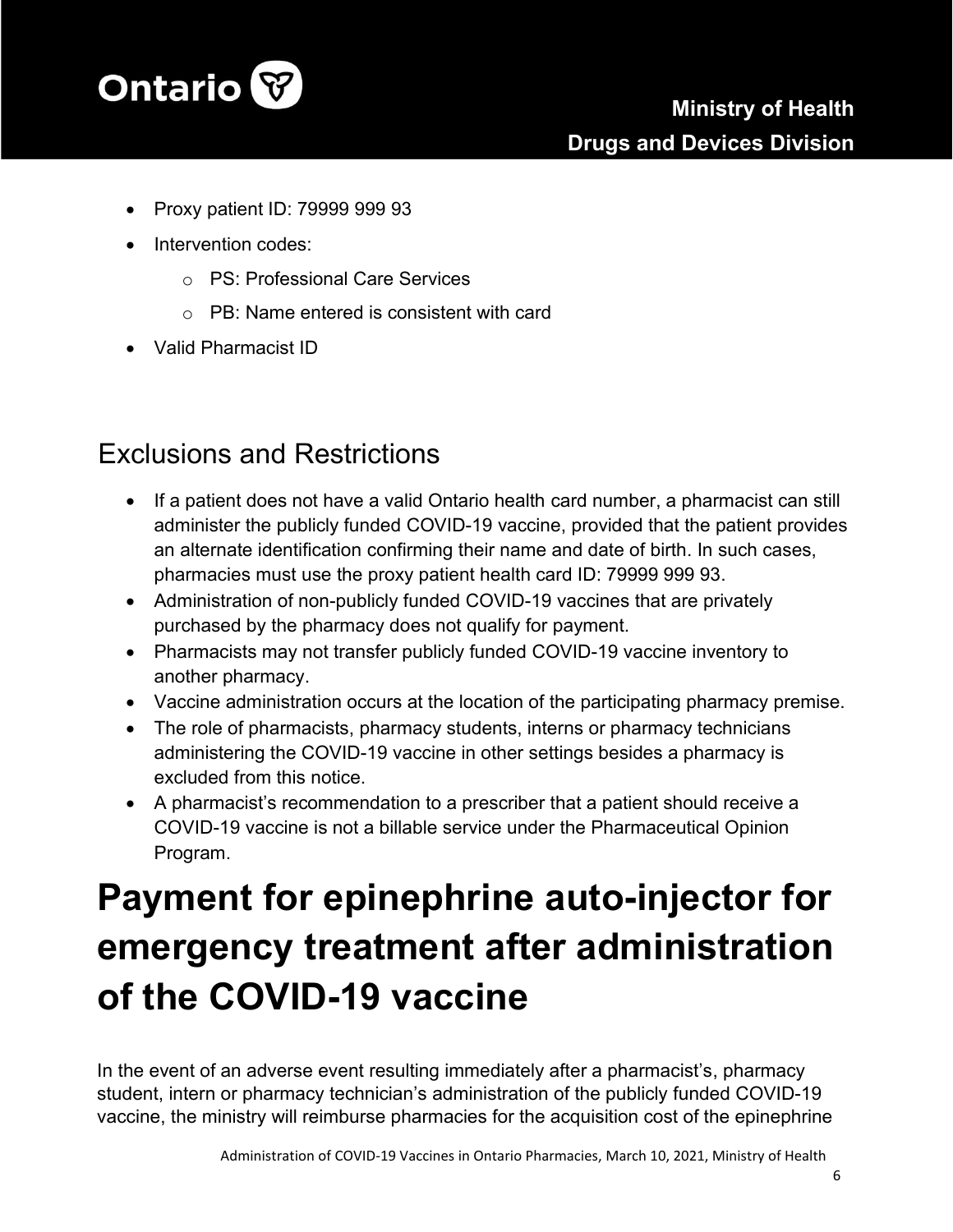auto-injector up to the total amount reimbursed (see Table 2). Emergency treatment must take place in the pharmacy.

| Table 2: Epinephrine products and reimbursement if required post |  |
|------------------------------------------------------------------|--|
| <b>COVID-19 vaccine administration</b>                           |  |

| <b>PIN</b> | <b>Epinephrine Product</b>           | <b>Total Amount</b><br><b>Reimbursed</b> |
|------------|--------------------------------------|------------------------------------------|
|            |                                      |                                          |
| 09857423   | Epipen 1/1000 (1mg/1mL) DIN 00509558 | \$94.44                                  |
| 09857424   | Epipen Jr. 0.5mg/mL DIN 00578657     | \$94.44                                  |
| 09857439   | Allerject 0.15mg/0.15mL DIN 02382059 | \$94.44                                  |
| 09857440   | Allerject 0.3mg/0.3mL DIN 02382067   | \$94.44                                  |
| 09858129   | Emerade 0.3mg/0.3mL Inj DIN 02458446 | \$85.54                                  |
| 09858130   | Emerade 0.5mg/0.5mL Inj DIN 02458454 | \$85.54                                  |

# Billing Procedures – Epinephrine Auto-Injector for **Emergency**

The value indicated in the 'Total Amount Reimbursed' column (Table 2) will be paid by the ministry for each valid claim for administering epinephrine auto-injector.

Pharmacy staff must use the product identification number (PIN) of the epinephrine product and bill as a second claim following the COVID-19 vaccine administration claim on the same day of service. Pharmacies cannot enter the DIN, a mark-up or a dispensing fee in the claim.

The ministry does not accept paper claims for the administration of epinephrine autoinjector claims.

### **For ODB-eligible recipients**

The claim submission follows the usual process (See [Section 5](http://www.health.gov.on.ca/en/pro/programs/drugs/resources/odp_reference_manual.pdf) of the Ontario Drug Program Reference Manual) for submitting claims on the HNS with the following additional information:

- Intervention code 'PS': Professional Care Services
- Product Identification Number (PIN): as per the epinephrine auto-injection administered (see above)
- Valid Pharmacist ID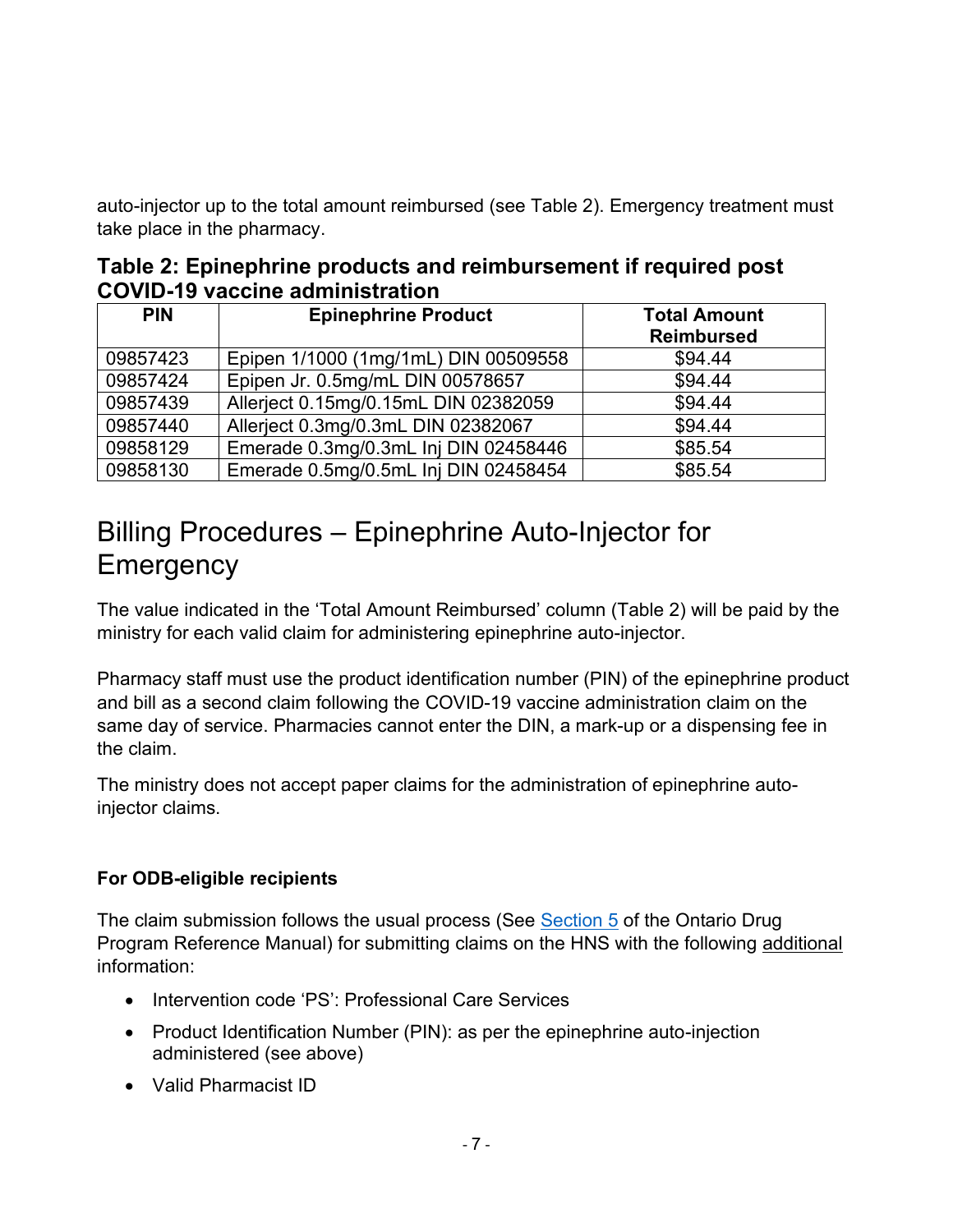### **For Non-ODB recipients**

When submitting a claim for a person who does not have ODB coverage, pharmacists must submit the following information:

- Patient's Ontario health card number\*
- Intervention codes PS: Professional Care Services
- Product Identification Number (PIN): as per the epinephrine auto-injection administered (see Table 2 above)
- Valid Pharmacist ID code must be included with the claim

#### **\*For patients without an Ontario health number**

When submitting a claim\*\* for any eligible person who does not have an Ontario health number, pharmacists must submit the following information:

- First Name: Patient's first name
- Last Name: Patient's last name
- Patient Gender: 'F' = female; 'M' = male
- Patient Date of Birth: Valid YYYYMMDD
- Proxy patient ID: 79999 999 93
- Intervention codes:
	- o PS: Professional Care Services
	- o PB: Name entered is consistent with card
- Valid Pharmacist ID

## **Restrictions on Epinephrine Auto-Injection**

Epinephrine auto-injection will not be reimbursed in the following situations:

- Providing the epinephrine auto-injection to the patient to self-administer or take home (for example: in the event the patient may experience an adverse event after leaving the pharmacy).
- Pharmacist emergency injection of epinephrine auto-injection not due to an adverse drug reaction resulting from the administration of the publicly funded COVID-19 vaccine.